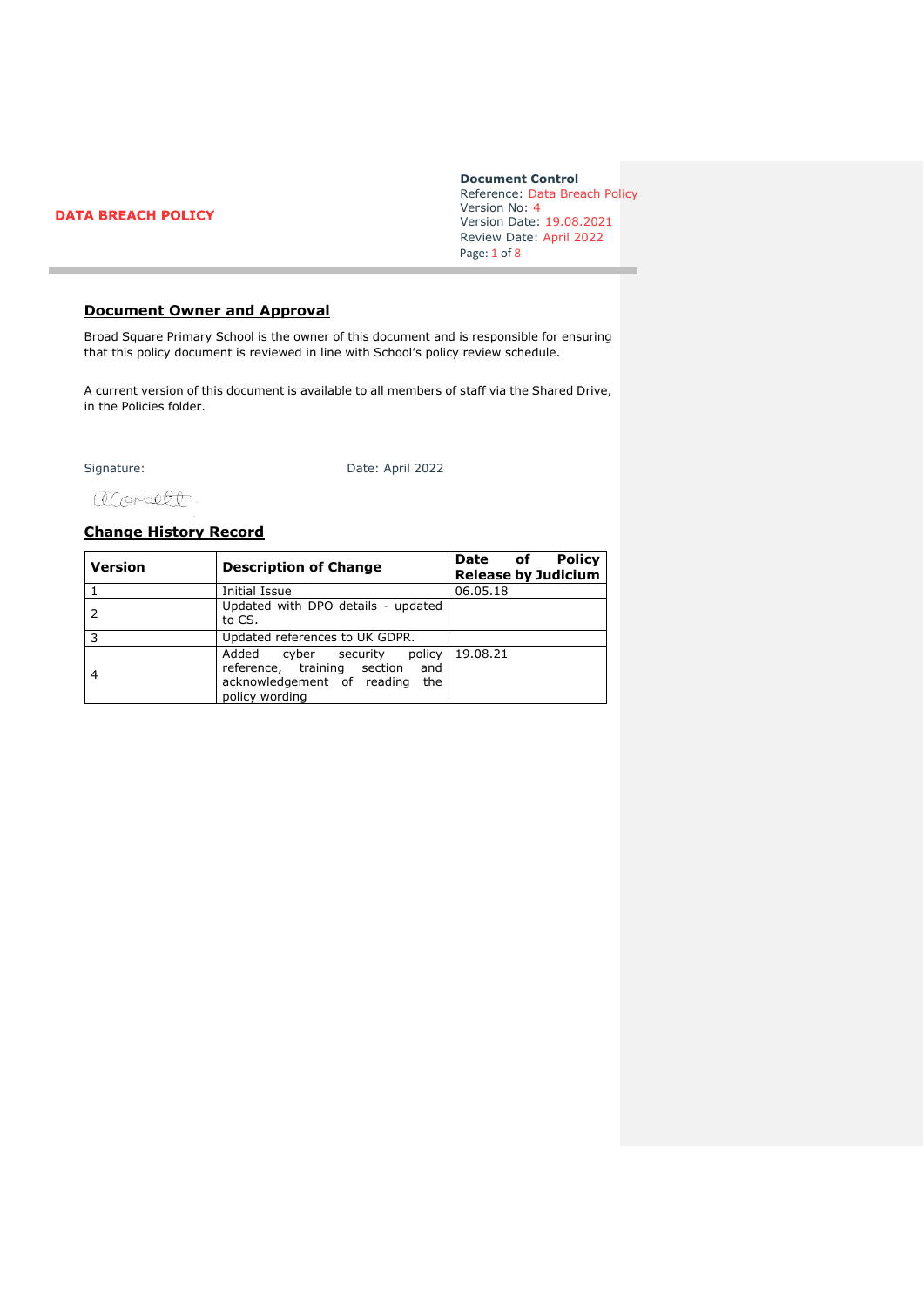**Document Control** Reference: Data Breach Policy Version No: 4 Version Date: 19.08.2021 Review Date: April 2022 Page: 2 of 8

# **Data Breach Policy**

The UK General Data Protection Regulation (UK GDPR) aims to protect the rights of individuals about whom data is obtained, stored, processed or supplied and requires that organisations take appropriate security measures against unauthorised access, alteration, disclosure or destruction of personal data.

The UK GDPR places obligations on staff to report actual or suspected data breaches and our procedure for dealing with breaches is set out below. All members of staff are required to familiarise themselves with its content and comply with the provisions contained in it. Training will be provided to all staff to enable them to carry out their obligations within this policy.

Data Processors will be provided with a copy of this policy and will be required to notify the School of any data breach without undue delay after becoming aware of the data breach. Failure to do so may result in a breach to the terms of the processing agreement.

Breach of this policy will be treated as a disciplinary offence which may result in disciplinary action under the School's Disciplinary Policy and Procedure up to and including summary dismissal depending on the seriousness of the breach.

This policy does not form part of any individual's terms and conditions of employment with the School and is not intended to have contractual effect. Changes to data protection legislation will be monitored and further amendments may be required to this policy in order to remain compliant with legal obligations.

# **Definitions**

#### **Personal Data**

Personal data is any information relating to an individual where the individual can be identified (directly or indirectly) from that data alone or in combination with other identifiers we possess or can reasonably access. This includes special category data and pseudonymised personal data but excludes anonymous data or data that has had the identity of an individual permanently removed.

Personal data can be factual (for examples a name, email address, location or date of birth) or an opinion about that person's actions or behaviour.

Personal data will be stored either electronically or as part of a structured manual filing system in such a way that it can be retrieved automatically by reference to the individual or criteria relating to that individual.

#### **Special Category Data**

Previously termed "Sensitive Personal Data", Special Category Data is similar by definition and refers to data concerning an individual's racial or ethnic origin, political or religious beliefs, trade union membership, physical and mental health, sexuality, biometric or genetic data and personal data relating to criminal offences and convictions.

#### **Personal Data Breach**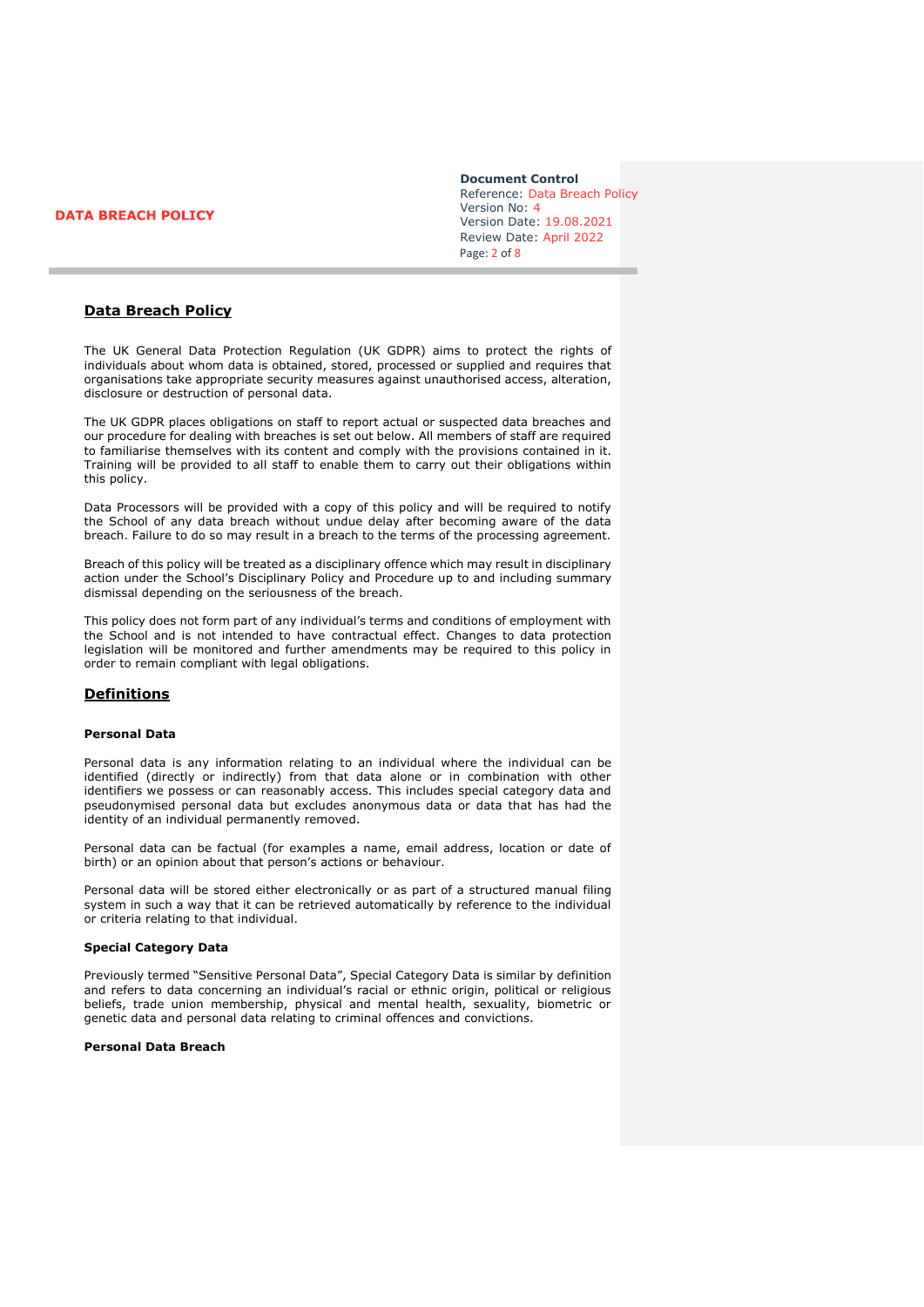**Document Control** Reference: Data Breach Policy Version No: 4 Version Date: 19.08.2021 Review Date: April 2022 Page: 3 of 8

A personal data breach is a breach of security leading to the accidental or unlawful destruction, loss, alteration, unauthorised disclosure of, or access to, personal data or special category data transmitted, stored or otherwise processed.

#### **Data Subject**

Person to whom the personal data relates.

**ICO**

ICO is the Information Commissioner's Office, the UK's independent regulator for data protection and information.

# **Responsibility**

Elaine Pike has overall responsibility for breach notification within the School. They are responsible for ensuring breach notification processes are adhered to by all staff and are the designated point of contact for personal data breaches.

In the absence of Elaine Pike please do contact Karen Palombella.

The Data Protection Officer (DPO) is responsible for overseeing this policy and developing data-related policies and guidelines.

Please contact the DPO with any questions about the operation of this policy or the UK GDPR or if you have any concerns that this policy is not being or has not been followed.

The DPO's contact details are set out below: -

Data Protection Officer: Judicium Consulting Limited Address: 72 Cannon Street, London, EC4N 6AE Email: [dataservices@judicium.com](mailto:dataservices@judicium.com) Web: www.judiciumeducation.co.uk Telephone: 0203 326 9174 Lead Contact: Craig Stilwell

# **Security and Data-Related Policies**

Staff should refer to the following policies that are related to this data breach policy: -

- **Security Policy** which sets out the School's guidelines and processes on keeping personal data secure against loss and misuse.
- **Data Protection Policy** which sets out the School's obligations under UK GDPR about how they process personal data.
- **Cyber Security Policy** which sets out the School's obligations and guidelines for Cyber Security issues.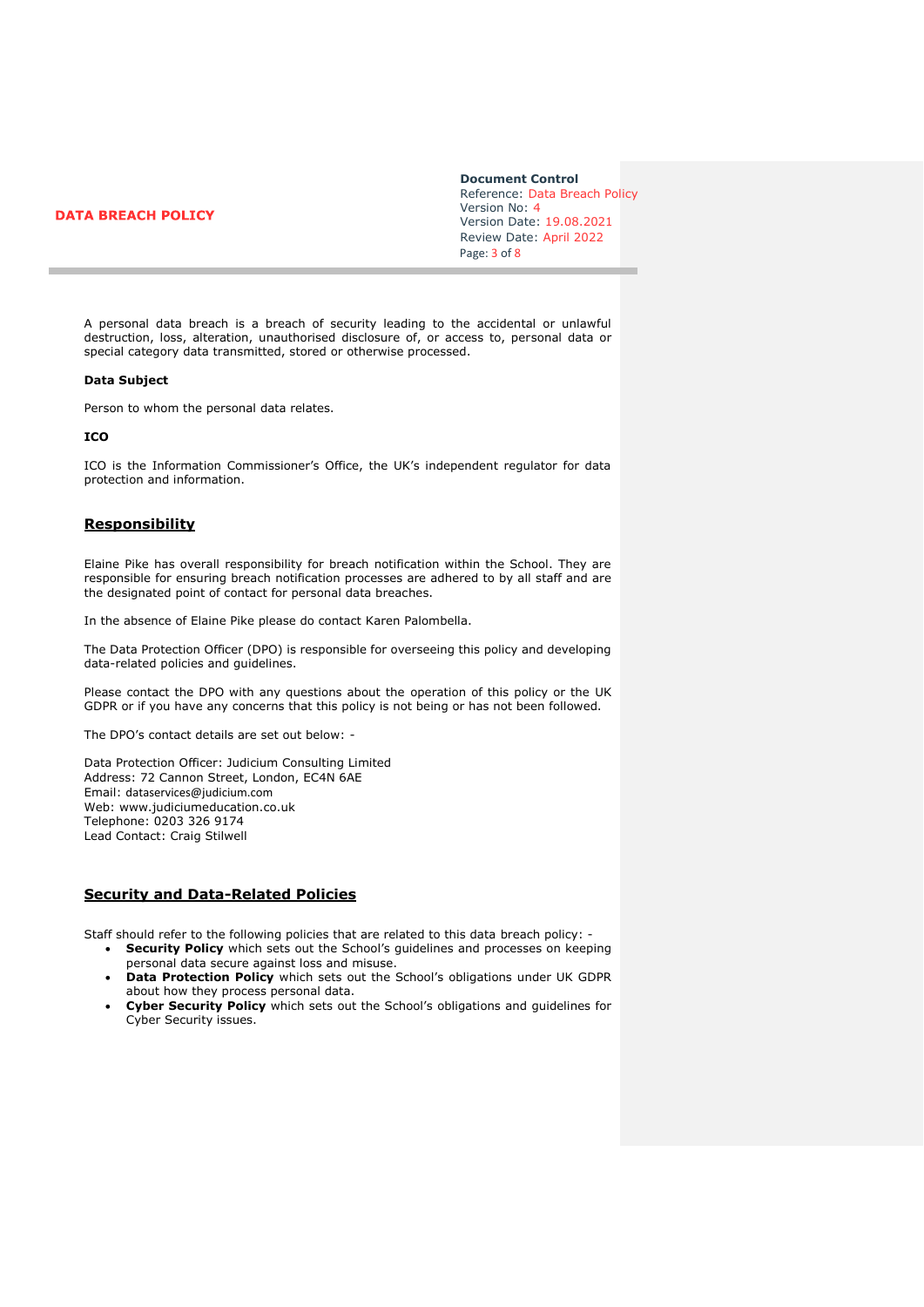**Document Control** Reference: Data Breach Policy Version No: 4 Version Date: 19.08.2021 Review Date: April 2022 Page: 4 of 8

These policies are also designed to protect personal data and can be found at [www.broadsquareprimary.co.uk.](http://www.broadsquareprimary.co.uk/)

**What is a Personal Data Breach?**

### **Data Breach Procedure**

A personal data breach is a breach of security leading to the accidental or unlawful destruction, loss, alteration, unauthorised disclosure of, or access to, personal data or special category data transmitted, stored or otherwise processed.

Examples of a data breach could include the following (but are not exhaustive): -

- Loss or theft of data or equipment on which data is stored, for example loss of a laptop or a paper file (this includes accidental loss);
- Inappropriate access controls allowing unauthorised use;
- Equipment failure;
- Human error (for example sending an email or SMS to the wrong recipient);
- Unforeseen circumstances such as a fire or flood;
- Hacking, phishing and other "blagging" attacks where information is obtained by deceiving whoever holds it.

#### **When Does it Need to be Reported?**

The School must notify the ICO of a data breach where it is likely to result in a risk to the rights and freedoms of individuals. This means that the breach needs to be more than just losing personal data and if unaddressed the breach is likely to have a significant detrimental effect on individuals.

Examples of where the breach may have a significant effect includes: -

- potential or actual discrimination;
- potential or actual financial loss;
- potential or actual loss of confidentiality;
- risk to physical safety or reputation;
- exposure to identity theft (for example through the release of non-public identifiers such as passport details);
- the exposure of the private aspect of a person's life becoming known by others.

If the breach is likely to result in a high risk to the rights and freedoms of individuals then the individuals must also be notified directly.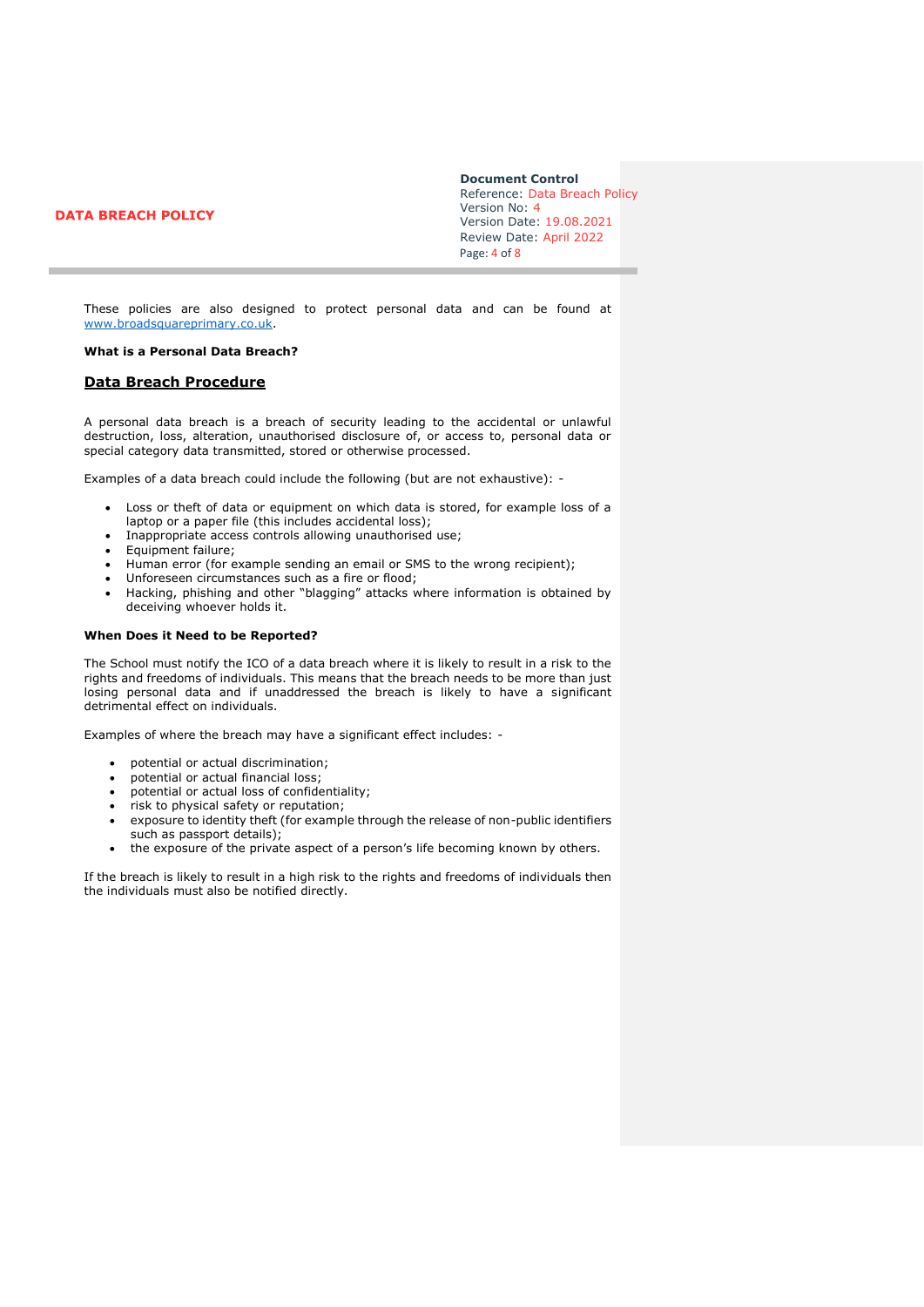**Document Control** Reference: Data Breach Policy Version No: 4 Version Date: 19.08.2021 Review Date: April 2022 Page: 5 of 8

# **Reporting a Data Breach**

If you know or suspect a personal data breach has occurred or may occur which meets the criteria above, you should: -

- Complete a data breach report form (which can be obtained from the school office;
- Email the completed form to office"broadsquare.liverpool.sch.uk.

Where appropriate, you should liaise with your line manager about completion of the data report form. Breach reporting is encouraged throughout the School and staff are expected to seek advice if they are unsure as to whether the breach should be reported and/or could result in a risk to the rights and freedom of individuals. They can seek advice from their line manager, School Business Manager or the DPO.

Once reported, you should not take any further action in relation to the breach. In particular you must not notify any affected individuals or regulators or investigate further. Elaine Pike will acknowledge receipt of the data breach report form and take appropriate steps to deal with the report in collaboration with the DPO.

### **Managing and Recording the Breach**

On being notified of a suspected personal data breach, Elaine Pike or Karen Palombella will notify the DPO. Collectively they will take immediate steps to establish whether a personal data breach has in fact occurred. If so they will take steps to:-

- Where possible, contain the data breach;
- As far as possible, recover, rectify or delete the data that has been lost, damaged or disclosed;
- Assess and record the breach in the School's data breach register;
- Notify the ICO where required;
- Notify data subjects affected by the breach if required;
- Notify other appropriate parties to the breach;
- Take steps to prevent future breaches.

# **Notifying the ICO**

Karen Palombella will notify the ICO when a personal data breach has occurred which is likely to result in a risk to the rights and freedoms of individuals.

This will be done without undue delay and, where possible, within 72 hours of becoming aware of the breach. The 72 hours deadline is applicable regardless of school holidays (I.e. it is not 72 working hours). If the School are unsure of whether to report a breach, the assumption will be to report it.

Where the notification is not made within 72 hours of becoming aware of the breach, written reasons will be recorded as to why there was a delay in referring the matter to the ICO.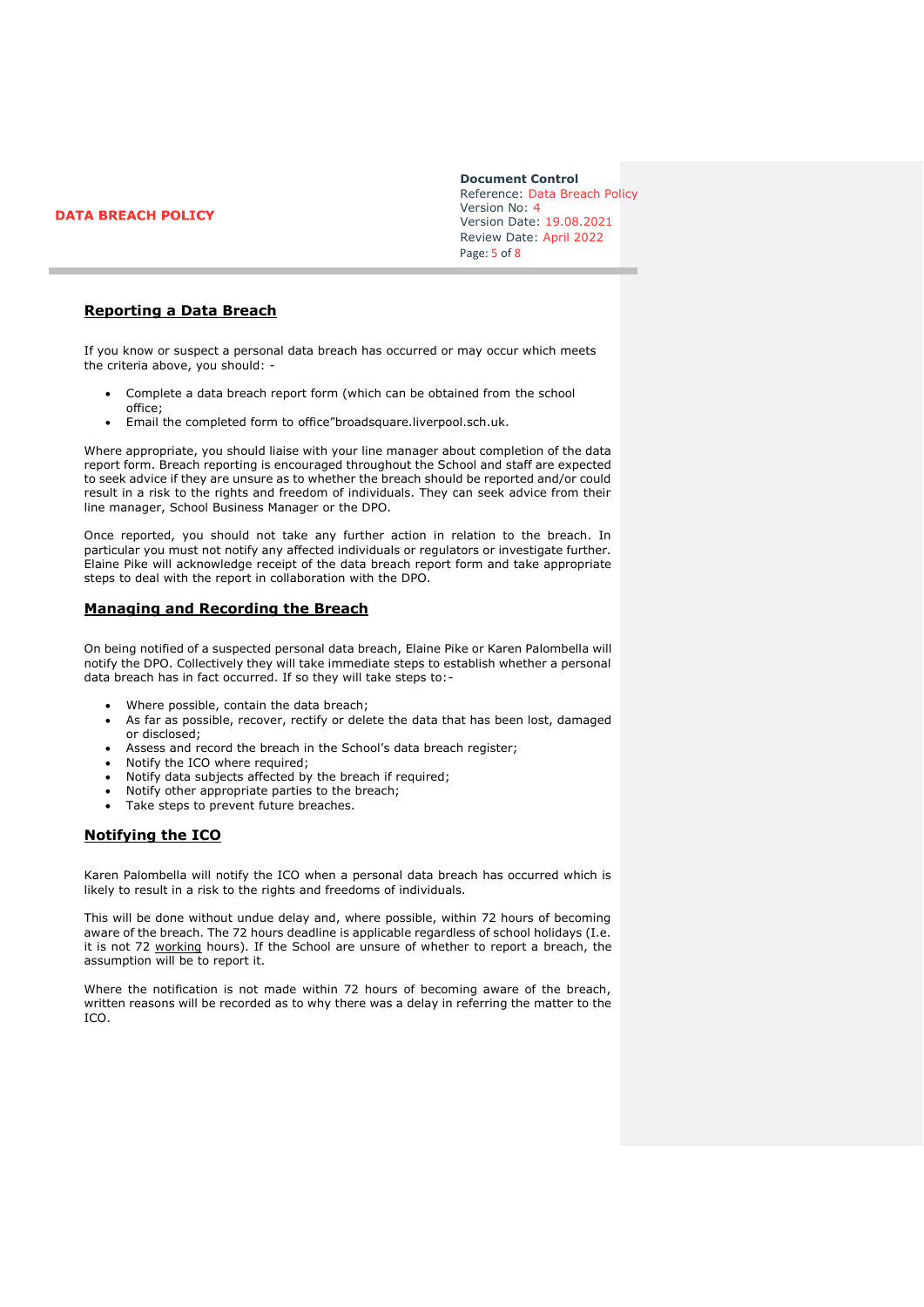**Document Control** Reference: Data Breach Policy Version No: 4 Version Date: 19.08.2021 Review Date: April 2022 Page: 6 of 8

### **Notifying Data Subjects**

Where the data breach is likely to result in a high risk to the rights and freedoms of data subjects, Elaine Pike or Karen Palombella will notify the affected individuals without undue delay including the name and contact details of the DPO and ICO, the likely consequences of the data breach and the measures the School have (or intended) to take to address the breach.

When determining whether it is necessary to notify individuals directly of the breach, the school will co-operate with and seek guidance from the DPO, the ICO and any other relevant authorities (such as the police).

If it would involve disproportionate effort to notify the data subjects directly (for example, by not having contact details of the affected individual) then the School will consider alternative means to make those affected aware (for example by making a statement on the School website).

### **Notifying Other Authorities**

The School will need to consider whether other parties need to be notified of the breach. For example:

- Insurers;
- Parents;
- Third parties (for example, when they are also affected by the breach);
- Local authority;
- The police (for example, if the breach involved theft of equipment or data).

This list is non-exhaustive.

#### **Assessing the Breach**

Once initial reporting procedures have been carried out, the School will carry out all necessary investigations into the breach.

The School will identify how the breach occurred and take immediate steps to stop or minimise further loss, destruction or unauthorised disclosure of personal data. We will identify ways to recover correct or delete data (for example notifying our insurers or the police if the breach involves stolen hardware or data).

Having dealt with containing the breach, the School will consider the risks associated with the breach. These factors will help determine whether further steps need to be taken (for example notifying the ICO and/or data subjects as set out above). These factors include:

- What type of data is involved and how sensitive it is;
- The volume of data affected;
- Who is affected by the breach (i.e. the categories and number of people involved);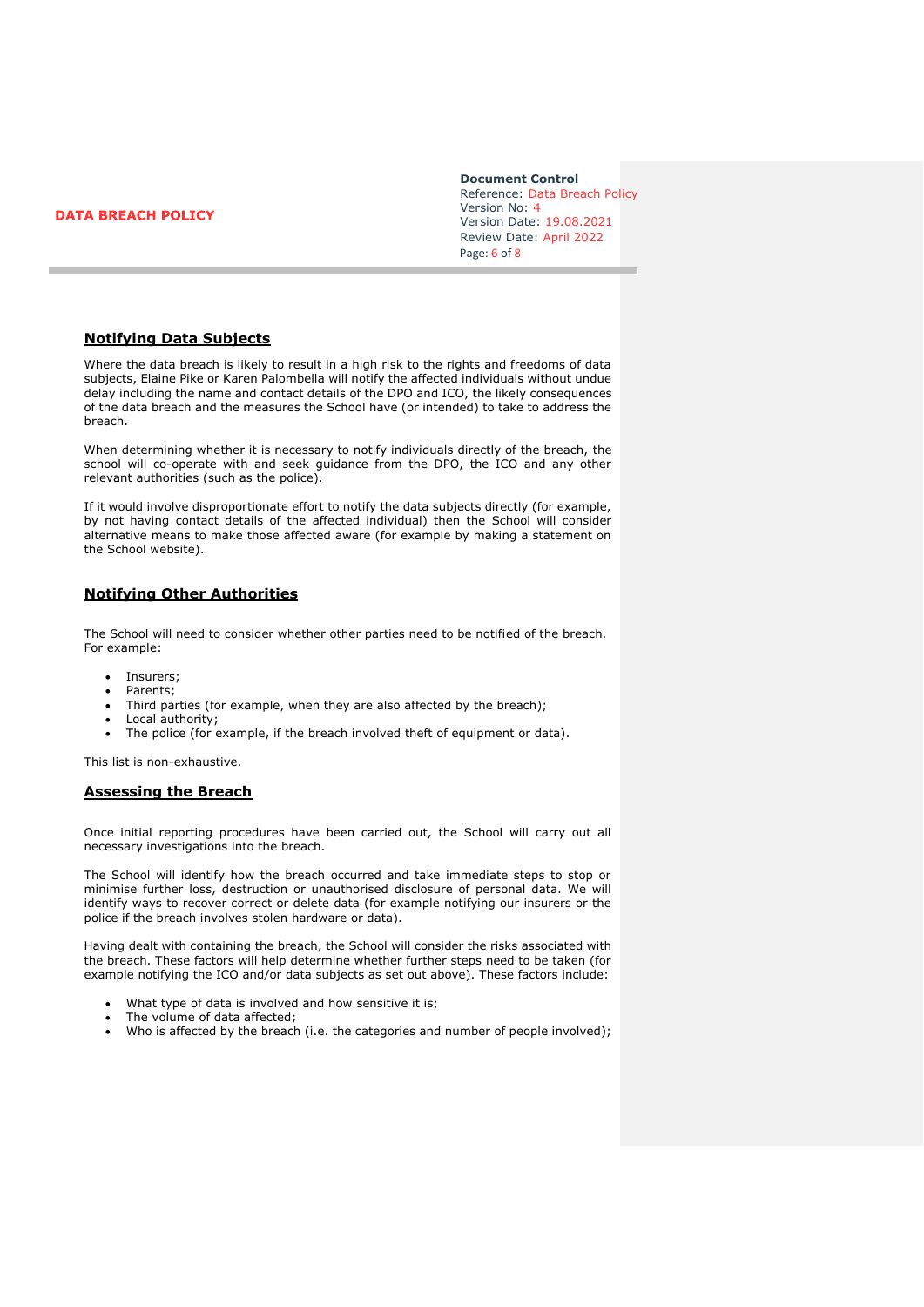**Document Control** Reference: Data Breach Policy Version No: 4 Version Date: 19.08.2021 Review Date: April 2022 Page: 7 of 8

- The likely consequences of the breach on affected data subjects following containment and whether further issues are likely to materialise;
- Are there any protections in place to secure the data (for example, encryption, password protection, pseudonymisation);
- What has happened to the data;
- What could the data tell a third party about the data subject:
- What are the likely consequences of the personal data breach on the school; and
- Any other wider consequences which may be applicable.

# **Preventing Future Breaches**

Once the data breach has been dealt with, the School will consider its security processes with the aim of preventing further breaches. In order to do this, we will:

- Establish what security measures were in place when the breach occurred;
- Assess whether technical or organisational measures can be implemented to prevent the breach happening again;
- Consider whether there is adequate staff awareness of security issues and look to fill any gaps through training or tailored advice;
- Consider whether it is necessary to conduct a privacy or data protection impact assessment;
- Consider whether further audits or data protection steps need to be taken;
- To update the data breach register;
- To debrief governors/management following the investigation.

# **Reporting Data Protection Concerns**

Prevention is always better than dealing with data protection as an after-thought. Data security concerns may arise at any time and we would encourage you to report any concerns (even if they do not meet the criteria of a data breach) that you may have to Elaine Pike, Karen Palombella, the Headteacher or the DPO. This can help capture risks as they emerge, protect the School from data breaches and keep our processes up to date and effective.

# **Training**

The School will ensure that staff are trained and aware on the need to report data breaches to ensure that they know to detect a data breach and the procedures of reporting them. This policy will be shared with staff.

# **Monitoring**

We will monitor the effectiveness of this and all of our policies and procedures and conduct a full review and update as appropriate.